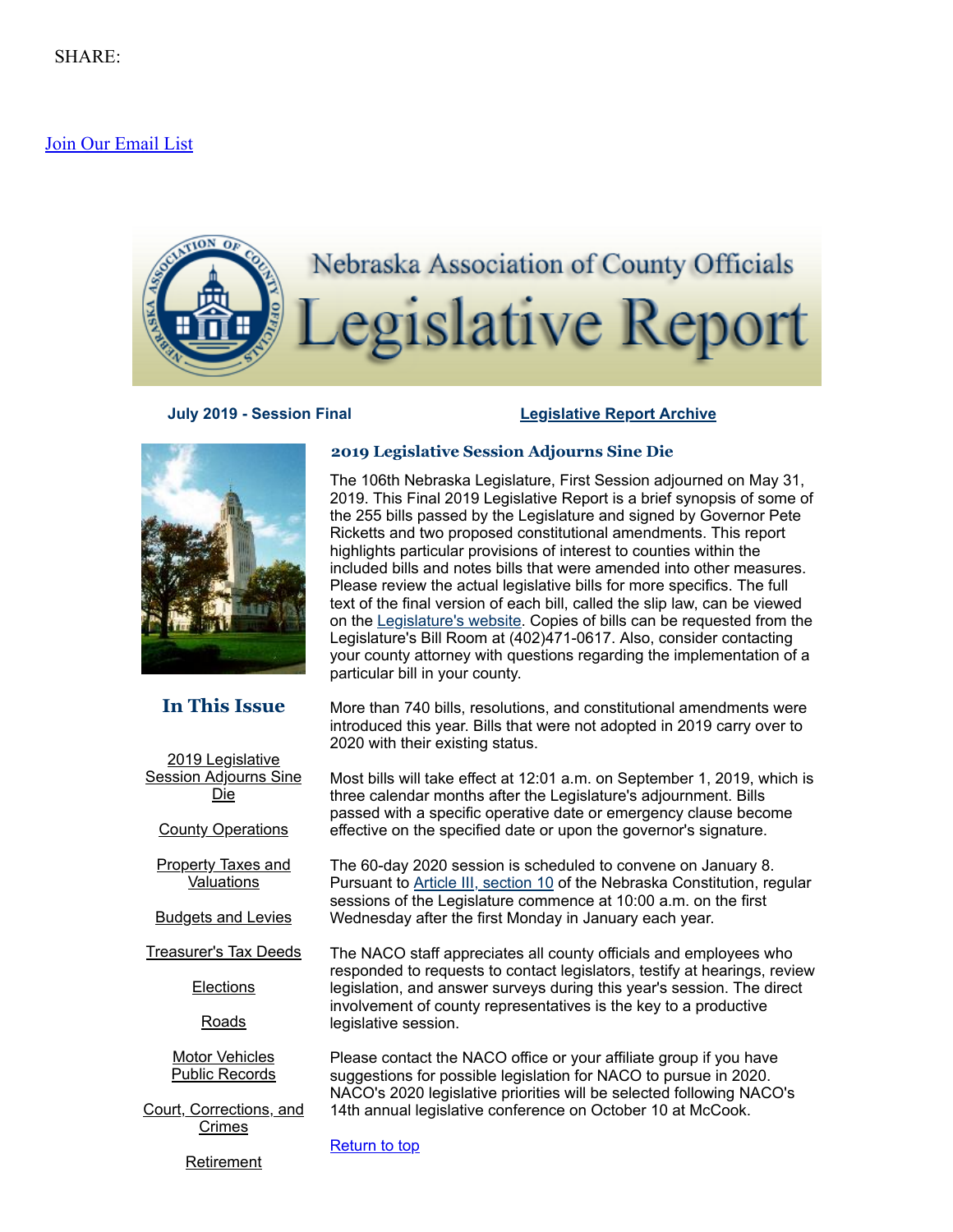#### [Filings](#page-9-1)

<u>Tax [Increment](#page-9-2)</u> **Financing** 

[Planning,](#page-10-0) Zoning, and Codes

[Veterans](#page-10-1) and Military

State [Budget](#page-11-0)

**Other [Issues](#page-11-1)** 

**Interim [Studies](#page-12-0)** 



#### <span id="page-1-0"></span>**County Operations**

[LB472](https://nebraskalegislature.gov/bills/view_bill.php?DocumentID=37000) allows counties to implement a half-cent sales and use tax to help pay for federal judgments in excess of \$25 million. The bill, named the Qualified Judgment Payment Plan Act, terminates on January 1, 2027. It was introduced by Senator Myron Dorn, a former Gage County supervisor, to help Gage County pay a \$28.1 million federal judgment for the conviction of six Beatrice residents. To enact the tax, a county board must adopt a resolution by a two-thirds majority of all elected members. The tax terminates when the judgment is paid in full or after seven years, whichever is earlier. Counties implementing the sales and use tax must set their property tax levy at the maximum levy allowed by statute. Governor Ricketts vetoed LB472 but senators overrode the veto on a vote of 41 to 8; 30 votes are required to override a veto.

[LB525](https://nebraskalegislature.gov/bills/view_bill.php?DocumentID=37595) allows county boards to sell real property in fee simple to other political subdivisions, rather than going through a surplus property process. Notice of the intent to sell, the legal description of the property, and the address would have to be published at least 30 days prior to the sale.

[LB609](https://nebraskalegislature.gov/bills/view_bill.php?DocumentID=37736) allows counties to authorize employees to rent cars or use commercial charters rather than using their own vehicles for county travel and receiving reimbursement at the statutory mileage rate.

[LB56](https://nebraskalegislature.gov/bills/view_bill.php?DocumentID=36895) authorizes county boards and city councils to establish an expedited process for issuing special designated liquor licenses. The licenses could be issued 12 days, rather than 21 days, before an event. The bill also allows for electronic delivery of such licenses by the Liquor Control Commission.

[LB23](https://nebraskalegislature.gov/bills/view_bill.php?DocumentID=37334) recognizes the Property Assessed Clean Energy Act (PACE) as an economic development tool. Municipalities are given authority to waive the requirement that energy savings must exceed the cost of the project. [LB124](https://nebraskalegislature.gov/bills/view_bill.php?DocumentID=36883) clarifies that counties, cities, and villages may form clean energy assessment districts under the PACE Act. The districts may be separate, overlapping, or coterminous but cannot include areas within municipal boundaries or the extraterritorial jurisdiction of any city or village unless the city or village participates in the agreement. LB124 took effect on March 21 and LB23 took effect on May 1. An interim study, <u>LR145</u>, will continue the examination of PACE.

[LB11](https://nebraskalegislature.gov/bills/view_bill.php?DocumentID=36800) allows counties to enter into interlocal agreements with cities and villages for nuisance enforcement within the extraterritorial zoning jurisdiction of the city or village. The governing bodies of the participants must approve the agreement by ordinance or resolution.

[LB334](https://nebraskalegislature.gov/bills/view_bill.php?DocumentID=37302) changes the boundaries for Nebraska's planning and development regions. The bill moves Cass County from Region 6 to Region 8, the Metro Area Planning Agency. A one-year moratorium on future boundary changes allows for the development of procedures for future transfers. The bill also terminates the Angel Investment Tax Credit and moves its \$4 million appropriation to the Governor's Emergency Cash Fund in FY20-21 to be used for flood relief efforts.

[LB622](https://nebraskalegislature.gov/bills/view_bill.php?DocumentID=37938) authorizes the use of a single-bank pooled collateral method for pledging collateral for government investments in excess of FDIC insured amounts. Existing law provides for a dedicated method of collateral in which deposits of public funds are secured by providing securities or deposit guarantee bonds separately for each governmental unit. The bill allows the amount of the security to be based on the aggregate amount of public funds deposited. The Director of the Department of Banking must designate a bank, savings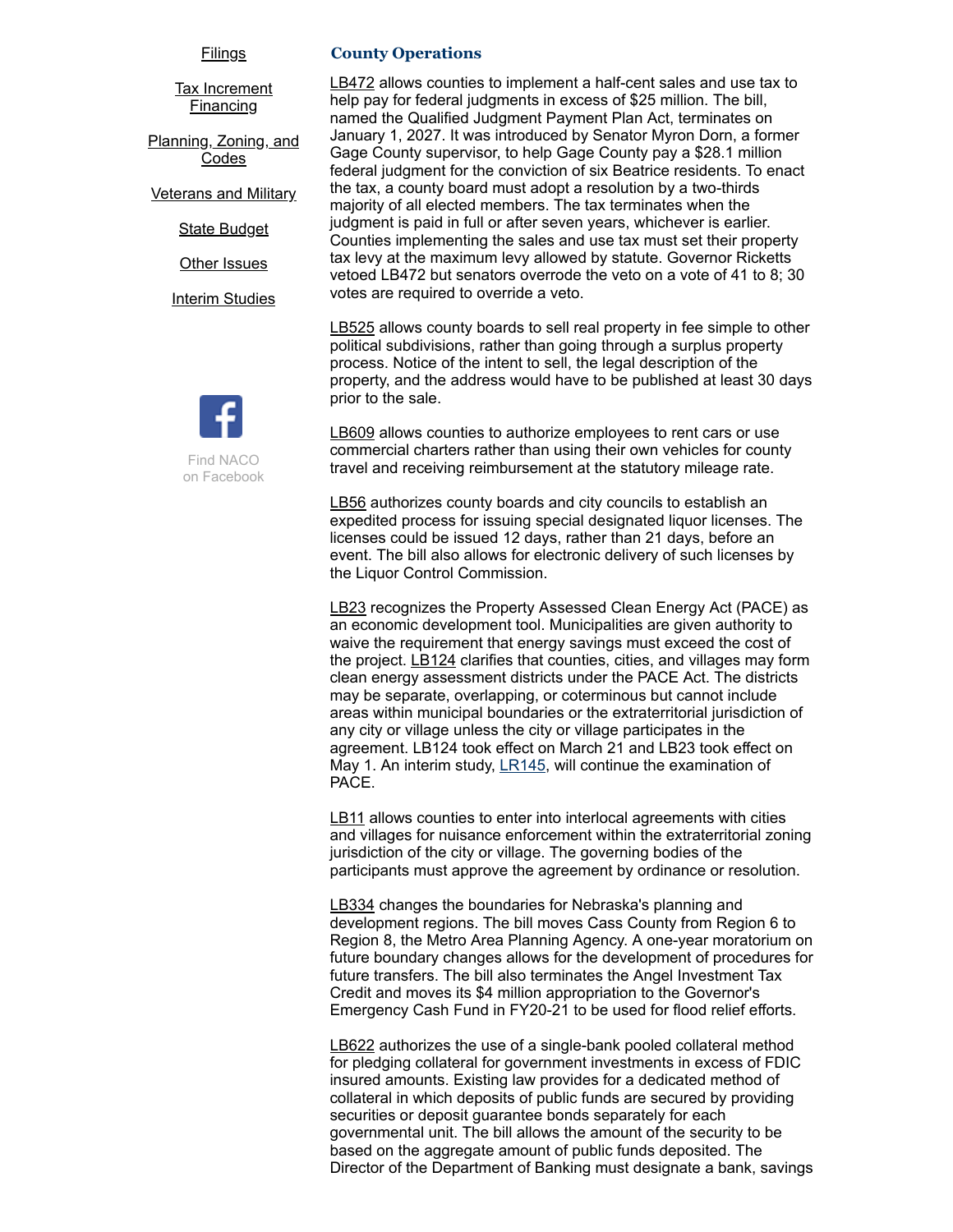association, trust company, or other qualified entity to administer the single-bank pooled method. The bill takes effect on July 1, 2020.

[LB184](https://nebraskalegislature.gov/bills/view_bill.php?DocumentID=37181) creates the Small Wireless Facilities Deployment Act. It is intended to facilitate the rapid deployment of 5G wireless coverage in Nebraska. It creates uniform procedures, rates, and fees for permit issuance in public rights-of-way and placement of small wireless facilities on state or local government infrastructure and poles. Wireless providers could collocate small wireless facilities and install, maintain, modify, operate and replace utility poles along, across, upon, and under the public right-of-way. Such placements are considered permitted uses and not subject to zoning review or approval. The bill sets out application fees, timelines for approval of applications, pole heights, and other details.

[LB222](https://nebraskalegislature.gov/bills/view_bill.php?DocumentID=36922) removes a duty for counties to approve and certify the list of volunteers serving as active emergency responders, rescue squad members, or volunteer firefighters who qualify for a \$250 income tax credit. Instead, the certification manager from the volunteer's fire or rescue department will file the information directly with the Department of Revenue and send a copy of the list, either by mail or electronically, to the governing body of the county, city, village, or rural or suburban fire district. The volunteer would claim the credit by including a copy of the certification with their income tax return. The bill becomes operative on January 1, 2020.

[LB319](https://nebraskalegislature.gov/bills/view_bill.php?DocumentID=37022) strikes a requirement for the Department of Natural Resources to notify county and city clerks by mail of proposed changes to the minimum standards for local flood plain management. The notice can be provided electronically.

#### [Return](#page-0-1) to top

## <span id="page-2-0"></span>**Property Taxes and Valuation**

[LB512](https://nebraskalegislature.gov/bills/view_bill.php?DocumentID=37504) provides a process for property owners to request an adjustment to the assessed value of their property due to significant property damage as the result of a calamity, such as a fire, flood or other natural event. The event must occur between January 1 and July 1 of the current assessment year and damage must exceed 20 percent of the assessed value. To qualify, property owners must file a report of the destroyed property by July 15 of the current assessment year. The county board of equalization must meet by July 25 to consider adjusting the valuation unless the board has adopted a resolution to extend the deadline to August 10. [Form](http://www.revenue.nebraska.gov/PAD/forms/f_425.pdf) 425, the report of destroyed real property, and [supplemental](http://www.revenue.nebraska.gov/PAD/Suggested_Practices_CBOE_Form_425.pdf) information for county boards of equalization and county [assessors](http://www.revenue.nebraska.gov/PAD/FAQ_Form_425.pdf) is available on the Property Assessment Division's website. Other sections of LB512 are cleanup provisions requested by the Department of Revenue.

[LB185](https://nebraskalegislature.gov/bills/view_bill.php?DocumentID=37260) requires owners of parcels of five acres or less that are seeking special valuation as agricultural or horticultural land to provide an IRS [Form](https://www.irs.gov/forms-pubs/about-schedule-f-form-1040) F showing a profit or loss from farming for two out of the last three years. The bill takes effect on January 1, 2020.

[LB372](https://nebraskalegislature.gov/bills/view_bill.php?DocumentID=37726) defines land capability groups that are used to value agricultural and horticultural land. Under existing law, the values are based on dryland farming categories. Under LB372, the specific use applied by the Natural Resources Conservation Service would be used for the land capability groups.

[LB524](https://nebraskalegislature.gov/bills/view_bill.php?DocumentID=37108) requires political subdivisions annexing property to file and record a certified copy of the annexation ordinance, petition, or resolution, including a full legal description, with the register of deeds and county assessor. If the record is received prior to July 1, the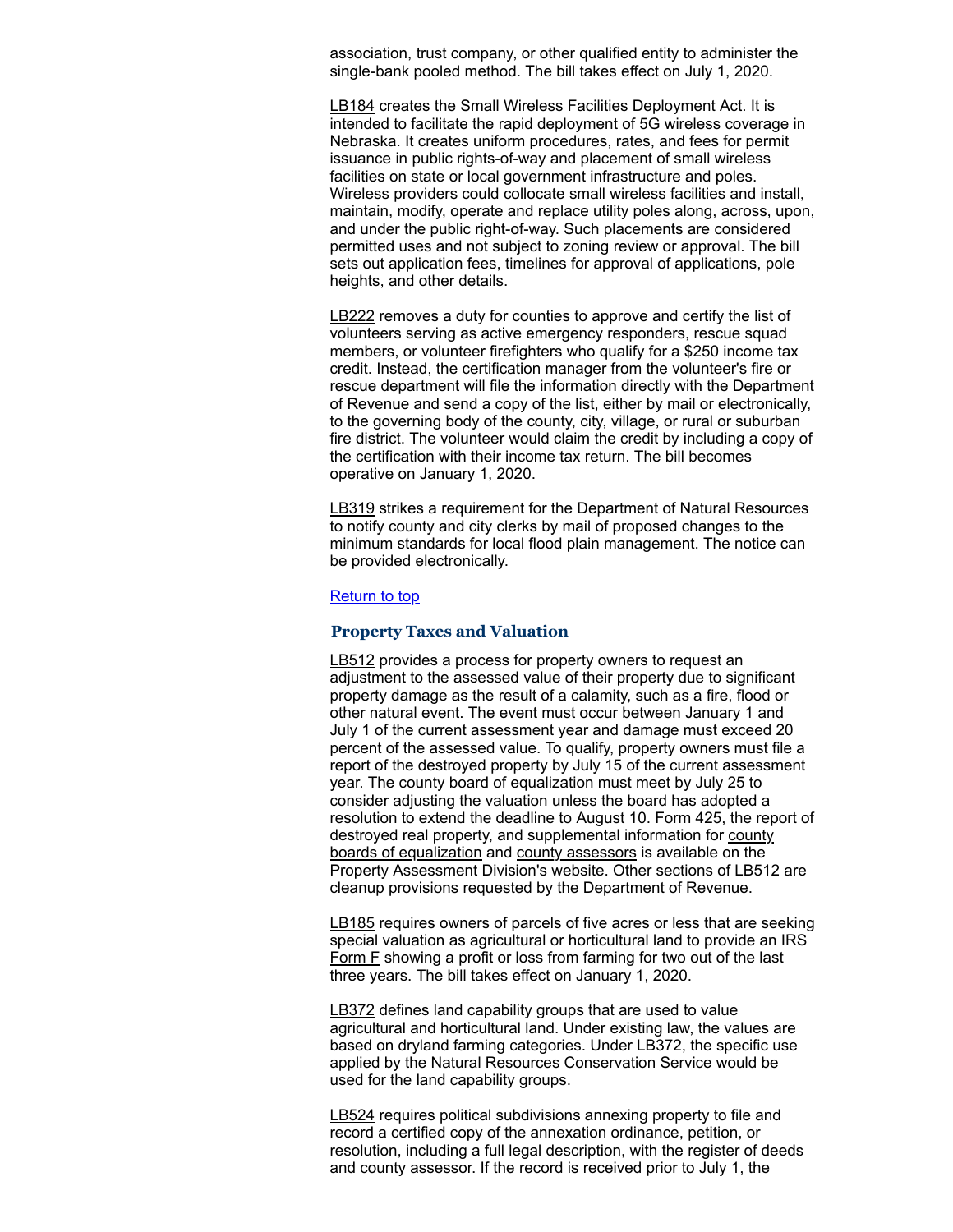valuation of the real property is considered within the taxable valuation of the subdivision for the current year. If the record is received on or after July 1, the valuation is considered for the following year. The deadline for annexations by a city of the metropolitan class to be included in the current year's valuation is prior to August 1. Senator Myron Dorn introduced LB524 at NACO's request to clarify the process for notifying counties of annexations and provide more time the make changes to taxing district boundaries after an annexation.

[LB218](https://nebraskalegislature.gov/bills/view_bill.php?DocumentID=37342) rewrites the definition of real property to include electric generation, transmission, distribution, and street lighting structures owned by political subdivisions. The bill was introduced in response to the Department of Revenue's determination that power lines and power poles are tangible personal property subject to sales tax.

[LB663](https://nebraskalegislature.gov/bills/view_bill.php?DocumentID=37850) makes corrections to like-kind exchange laws adopted last year. Last year's laws were intended to retain Nebraska's tax policy allowing the exchange of similar kinds of equipment despite federal tax law changes. However, further revisions were needed this year to clarify the process.

**[LB560](https://nebraskalegislature.gov/bills/view_bill.php?DocumentID=37261)** revises tax credit provisions of the Beginning Farmer Tax Credit Act.

[LB77](https://nebraskalegislature.gov/bills/view_bill.php?DocumentID=36978) updates the Real property Appraiser Act to comply with federal requirements.

[LB470,](https://nebraskalegislature.gov/bills/view_bill.php?DocumentID=36814) a bill to make changes to the Nebraska Educational Savings Plan Trust, was amended to include a measure to treat privatelyowned military housing as personal property. The military housing section of the bill, which was introduced as **LB444**, originally proposed reducing taxes on such housing by treating it as a homestead exemption. As amended into LB470, it would have implemented a payment in lieu of taxes to be distributed to local schools and the county and created an infrastructure development fund. After receiving an [opinion](https://ago.nebraska.gov/sites/ago.nebraska.gov/files/docs/opinions/AG%20Opinion%2019-009.pdf) from the Attorney General that this section was unconstitutional, Governor Ricketts vetoed LB470.

Numerous bills proposing property tax relief were offered by members of the Revenue Committee and other senators. [AM1572](https://nebraskalegislature.gov/FloorDocs/106/PDF/AM/AM1572.pdf) to [LB289,](https://nebraskalegislature.gov/bills/view_bill.php?DocumentID=37704) a proposal from the Revenue, Education, and Retirement Systems Committees that would have increased state aid to education by shifting money from the Property Tax Credit to the school aid formula (TEEOSA), stalled after three hours of debate. It would have increased and expanded sales taxes, eliminated the personal property tax credit, and increased cigarette taxes.

[LB183](https://nebraskalegislature.gov/bills/view_bill.php?DocumentID=37344) pulled concepts from LB289 and proposed reducing the valuation of agricultural and horticultural land to 50 percent of its actual value to pay for school bonds. It was debated in conjunction with [LB720,](https://nebraskalegislature.gov/bills/view_bill.php?DocumentID=37565) a bill to create new business incentives. Neither bill passed.

# **[Return](#page-0-1) to top**

#### <span id="page-3-0"></span>**Budgets and Levies**

[LB103](https://nebraskalegislature.gov/bills/view_bill.php?DocumentID=36871) requires taxing entities whose property tax request would increase from the prior year to hold a public hearing and pass a resolution or ordinance to set the property tax request. The resolution or ordinance must include statements outlining the differences in rates and collections and the record vote of the governing body in passing the resolution or ordinance. Because the bill carries an emergency clause, it applies to this year's budgets.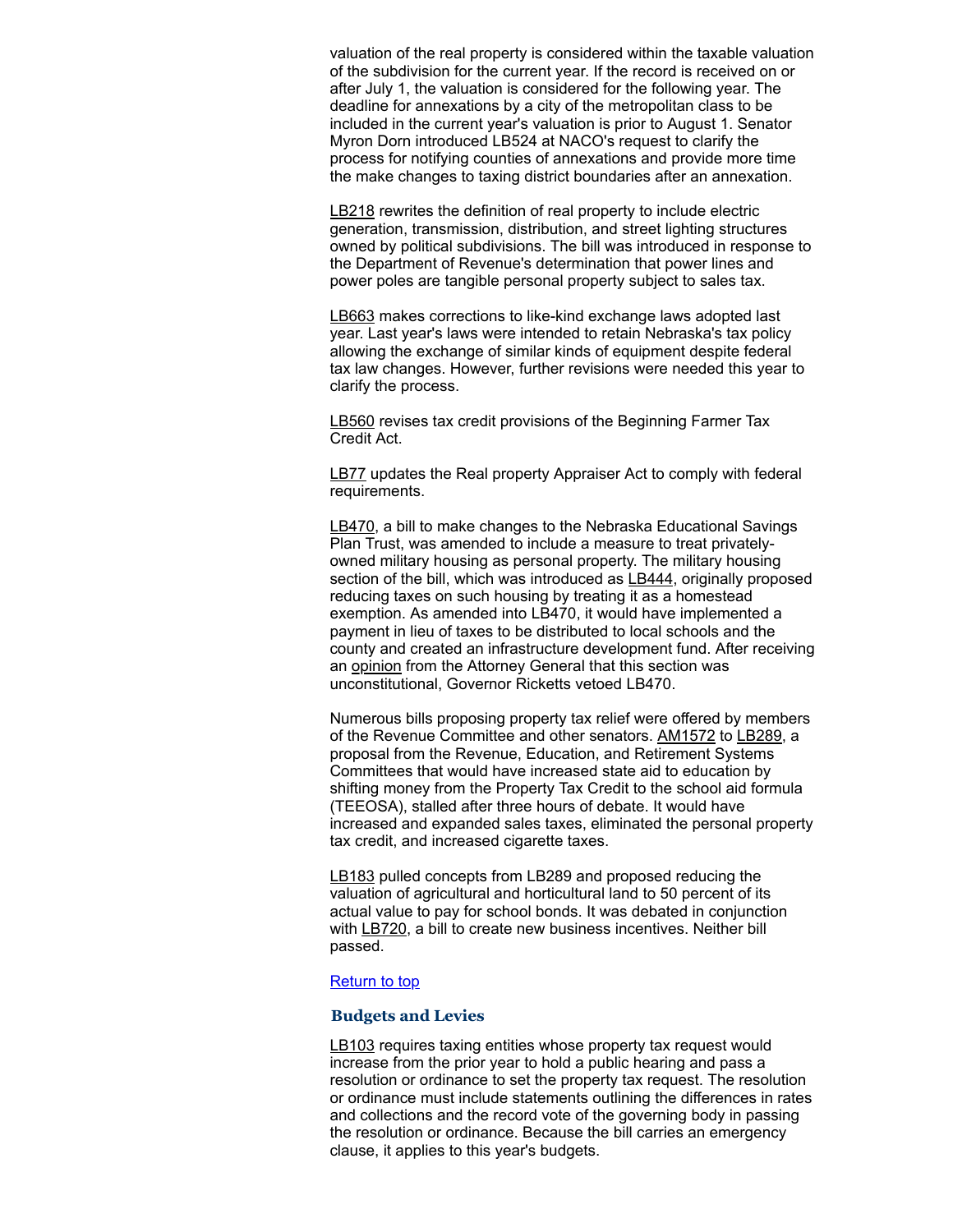[LB212](https://nebraskalegislature.gov/bills/view_bill.php?DocumentID=36874) harmonizes publication deadlines in the County Budget Act and other budget sections to match requirements in the Nebraska Budget Act. The Nebraska Budget Act requires publication at least four calendar days prior to the hearing. This language was part of [LB239,](https://nebraskalegislature.gov/bills/view_bill.php?DocumentID=37047) which was introduced by Senator Myron Dorn on behalf of NACO, and amended into LB212. Other provisions of the bill expand the use of video and telephone conferencing by certain public entities that are already permitted to conduct meetings by those methods and clean up outdated bonding references.

[LB63](https://nebraskalegislature.gov/bills/view_bill.php?DocumentID=37024) allows for modification of levy rates for fire districts that are part of a mutual finance [organization.](https://treasurer.nebraska.gov/tm/rural-fire-district-assistance.aspx) Mutual finance organizations are created through interlocal agreements to help finance operational and equipment needs for fire protection, emergency response, or training within the joint area of operation. Under existing law, the members had to agree to levy the same property tax rate within their boundaries to jointly fund the operations of all members. LB63, which took effect on March 7, 2019, requires agreements to have a duration of at least three years and requires members to levy the agreed upon rate for one of the three years. Adopted budget statements must be submitted to county clerks on or before September 20. Existing law sets an August 1 deadline.

# [Return](#page-0-1) to top

# <span id="page-4-0"></span>**Treasurer's Tax Deeds**

[LB463](https://nebraskalegislature.gov/bills/view_bill.php?DocumentID=37490) revises tax sale and treasurer's tax deed processes, including requiring investors to provide more specific notice to owners of property with delinquent taxes before applying for a treasurer's deed. The bill includes a checklist of items that must be submitted with the application, including a new requirement for a copy of a title search prepared by a registered abstractor. It clarifies which statutes, in a series of nearly annual revisions between 2010 and 2017, apply to tax deed proceedings. It also requires the annual list of delinquent taxes to describe property as it appears on the tax list, including the parcel number, if any. Senator Matt Williams introduced LB463 on behalf of NACO, county treasurers, tax sale investors, and others.

# **[Return](#page-0-1) to top**

#### <span id="page-4-1"></span>**Elections**

[LB411](https://nebraskalegislature.gov/bills/view_bill.php?DocumentID=37671) is an election omnibus bill that contains provisions from ten additional bills. Some provisions and their initial bill numbers include:

- Allowing county commissioners to place the question of whether to increase the number of commissioners on the ballot by a majority vote of the board. Currently, this question can only be placed on the ballot through a petition (LB411)
- Defining the term "electioneering" to bring Nebraska into compliance with federal law [\(LB618\)](https://nebraskalegislature.gov/bills/view_bill.php?DocumentID=37771)
- Harmonizing dates for elections to organize or discontinue townships [\(LB246\)](https://nebraskalegislature.gov/bills/view_bill.php?DocumentID=37206)
- Modifying of provisional ballot timelines, write-in candidate requirements, recall petitions, and recount requests (LB246)
- Requiring accessibility of polling places  $(\underline{LB733})$
- Eliminating outdated provisions regarding electronic voting [\(LB608](https://nebraskalegislature.gov/bills/view_bill.php?DocumentID=37670))
- Reducing the number of signatures needed to place partisan candidates on the ballot to pre-2018 requirements ([LB98](https://nebraskalegislature.gov/bills/view_bill.php?DocumentID=36899))
- Requiring the appointment of a human resources director in counties exceeding 300,000 in population [\(LB522\)](https://nebraskalegislature.gov/bills/view_bill.php?DocumentID=37541).

# [Return](#page-0-1) to top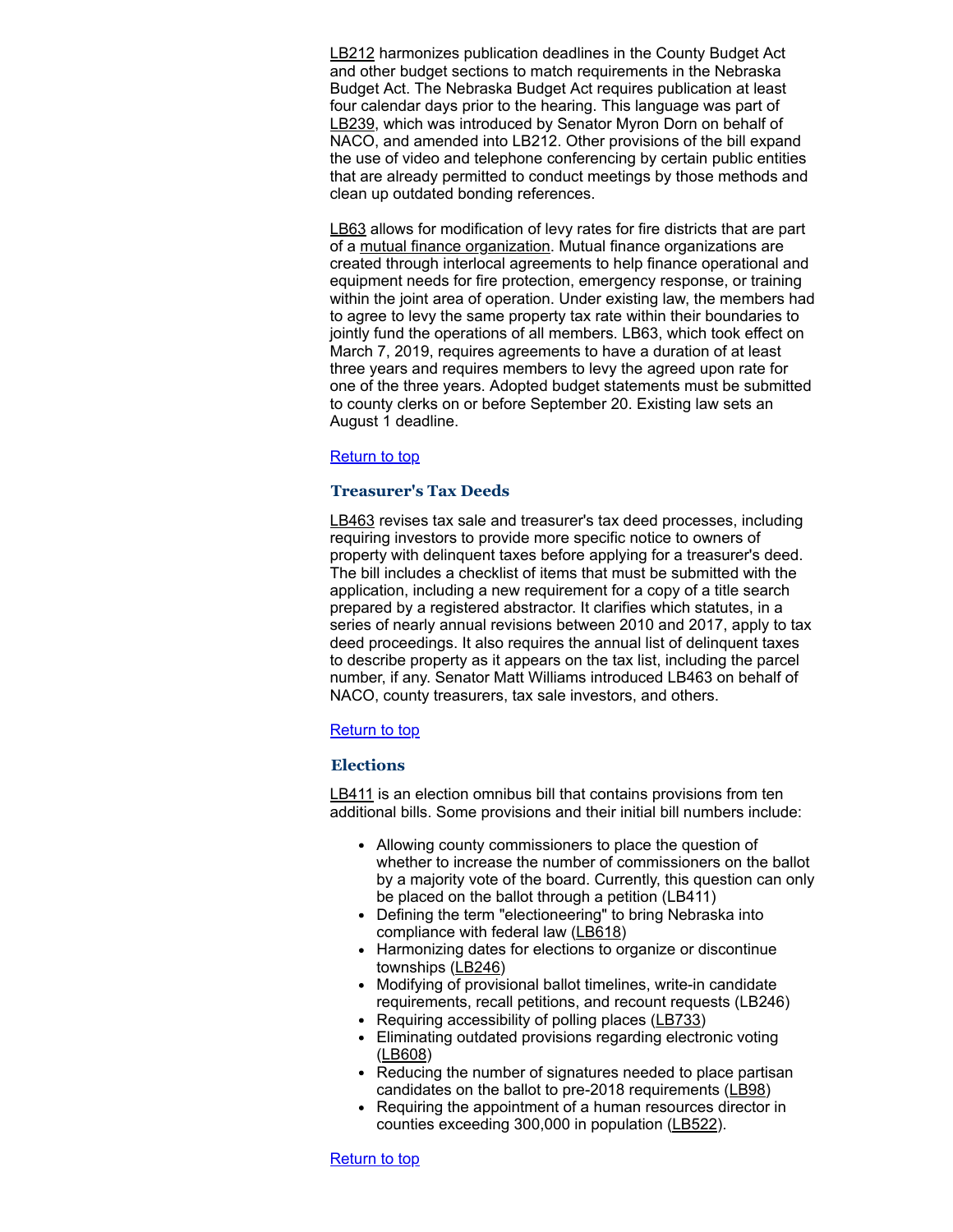#### <span id="page-5-0"></span>**Roads**

[LB414](https://nebraskalegislature.gov/bills/view_bill.php?DocumentID=37220) eliminates annual reports filed by county highway superintendents. The information is already included in the One-and-Six Year Plans and SSAR (Standardized System of Annual Reporting). Senator Tom Brandt introduced LB414 on NACO's behalf.

[LB82](https://nebraskalegislature.gov/bills/view_bill.php?DocumentID=37069) allows counties to certify completion of the One-and-Six Year road plans and other reporting documents to the state rather than submitting the entire document.

[LB616](https://nebraskalegislature.gov/bills/view_bill.php?DocumentID=37896) exempts highway construction projects with a payment schedule that exceeds the time beyond completion from paying contractor interest. It is intended to speed up development of the south beltway around Lincoln.

[LB462](https://nebraskalegislature.gov/bills/view_bill.php?DocumentID=37530) changes the One-Call Notification System Act. Excavators contact the one-call center for the location of underground lines before digging. The bill requires the one-call board of directors to assess enforcement programs, damage prevention, public awareness and other issues and report to the Governor and Legislature every two years. The Attorney General must make an annual report of the number of one-call complaints filed and prosecuted. An interim study, [LR169](https://nebraskalegislature.gov/bills/view_bill.php?DocumentID=40251), will continue to examine issues raised by the bill.

[LB583](https://nebraskalegislature.gov/bills/view_bill.php?DocumentID=37897) allows eligible counties and cities of the metropolitan or primary class to use a design-build process to carry out projects under the Transportation Innovation Act. The Act was adopted in 2016 to provide \$450 million for targeted infrastructure improvements, including county bridges.

[LB117](https://nebraskalegislature.gov/bills/view_bill.php?DocumentID=37031) revises procedures for contractors to become prequalified to bid on projects let by the Nebraska Department of Transportation.

#### **[Return](#page-0-1) to top**

# <span id="page-5-1"></span>**Motor Vehicles**

[LB237](https://nebraskalegislature.gov/bills/view_bill.php?DocumentID=37272) increases commissions to counties for collecting motor vehicle sales taxes. Currently counties and retailers collecting sales taxes receive a commission of 2.5 percent on the first \$3,000 of collections. LB237 adds an additional one-half of one percent commission on all amounts in excess of \$6,000 remitted each month. Prior to January 1, 2023, the money will be divided equally between the county general fund and the county road fund in order to provide additional funds for repair of roads damaged by flooding. After January 1, 2023, 75 percent of the additional amount will be placed in the county general fund and 25 percent will be deposited in the county road fund. In counties exceeding 150,000, the county treasurer will remit one dollar of the collection fee for the first 5,000 vehicles registered on or after January 1, 2020 to the state treasurer for credit to the Department of Revenue Enforcement Fund.

[LB80](https://nebraskalegislature.gov/bills/view_bill.php?DocumentID=37429) allows county sheriffs to enter into agreements with motor vehicle franchisees to submit photographs and other documents electronically for title inspections.

LB [269](https://nebraskalegislature.gov/bills/view_bill.php?DocumentID=36975) expands the use of school driver's permits to allow holders to drive to property used by the school he or she attends for purposes of school events or functions. The bill also contains language from LB579 that expands the use of ignition interlock devices to persons convicted of a DUI that caused serious bodily injury.

[LB192](https://nebraskalegislature.gov/bills/view_bill.php?DocumentID=37346) expands veterans' designations on driver's licenses to include "Guard-Veteran" and "Reserve-Veteran", as well as the existing "Veteran" designation. The bill takes effect on January 1, 2021.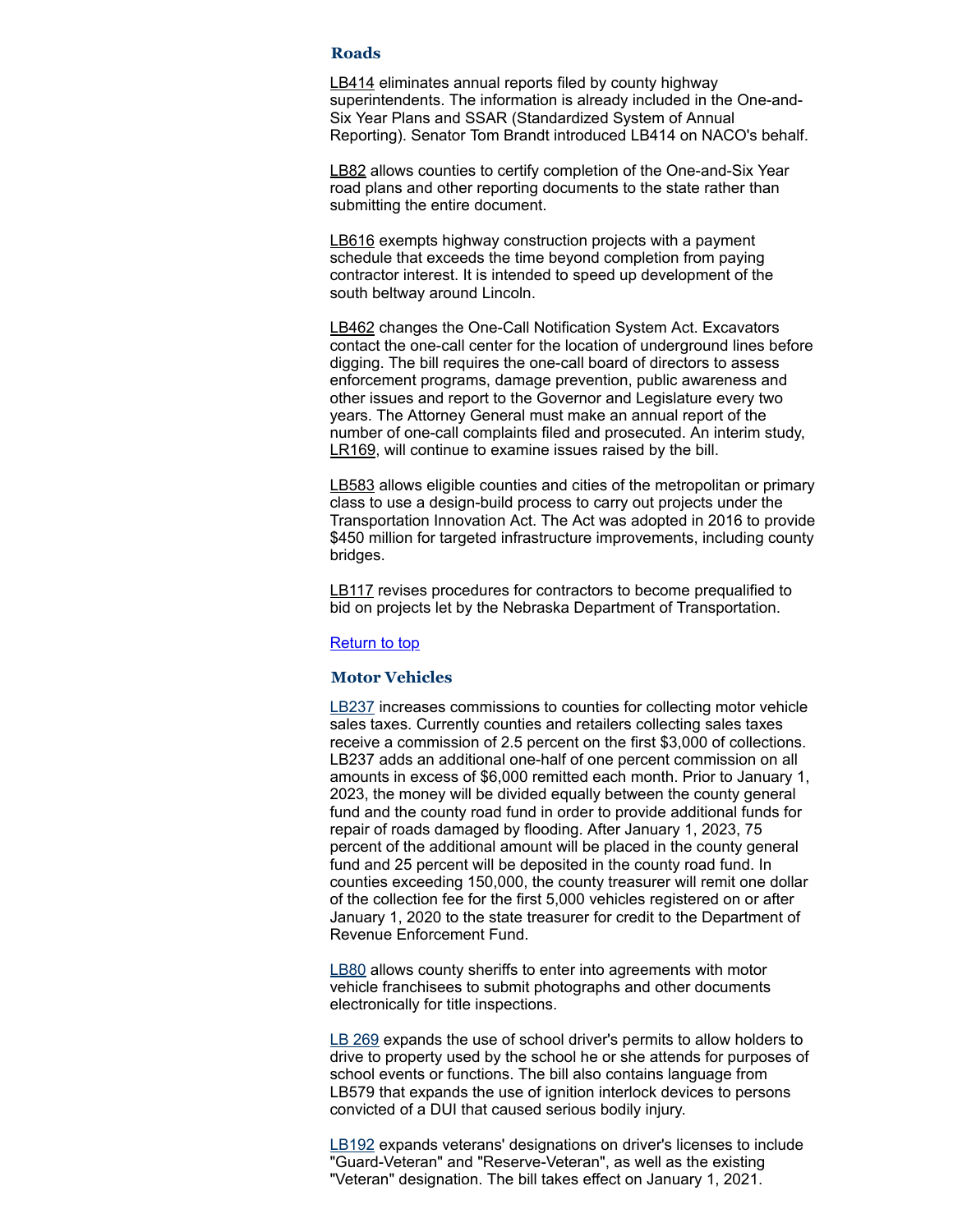[LB138](https://nebraskalegislature.gov/bills/view_bill.php?DocumentID=36992) creates several specialty license plates for persons who have served in the armed forces and reserves, as well as new Support Our Troops license plates for persons who have not served but want to support servicemembers. Money generated from sales of the Support Our Troops plates will be used to fund a veterans' workforce development coordinator at the Department of Labor.

[LB356](https://nebraskalegislature.gov/bills/view_bill.php?DocumentID=37415) creates new wildlife conservation license plates depicting sandhill cranes, bighorn sheep, and ornate box turtles, as well as other specialty plates supporting prostate cancer and childhood cancer awareness. The Department of Motor Vehicles will be allowed to cease issuance of certain specialty plates at the next issuance cycle if fewer than 250 plates were issued during the prior two-year period.

[LB156](https://nebraskalegislature.gov/bills/view_bill.php?DocumentID=37043) enacts procedures for the titling, registration, and operation of a former military vehicle. Such vehicles were manufactured for use in any country's military forces and are maintained to accurately represent its military design and markings, regardless of the vehicle's size or weight, and are no longer used, or were never used, by a military's force.

[LB270](https://nebraskalegislature.gov/bills/view_bill.php?DocumentID=37017) is the annual Department of Motor Vehicles clean-up bill. It updates and harmonizes statutes and implementation dates, addresses electronic certificates of title and salvage titles, provides for temporary stickers for certain specialty license plates, and other issues.

[LB79](https://nebraskalegislature.gov/bills/view_bill.php?DocumentID=37128) is an annual update of motor vehicle laws that reflect changes in federal regulations. The bill also allows electronic registration certificates for certain apportionable motor vehicles.

[LB111](https://nebraskalegislature.gov/bills/view_bill.php?DocumentID=36811) changes language in motor vehicle and motor boat titling statutes from "husband and wife" to "married couple."

[LB8](https://nebraskalegislature.gov/bills/view_bill.php?DocumentID=36798) permits physician medical directors to display flashing or rotating red or red and blue lights in a manner similar to volunteer firefighters and peace officers. A physical medical director is a qualified physician who is responsible for the medical supervision of out-of-hospital emergency care providers. Before displaying such lights, physician medical directors will have to complete an emergency vehicle operator course and receive written permission from the county sheriff.

#### [Return](#page-0-1) to top

### <span id="page-6-0"></span>**Public Records**

[LB152](https://nebraskalegislature.gov/bills/view_bill.php?DocumentID=36929) grants certain National Guard members the same protection of their residential addresses in assessors' and registers of deeds' records as is authorized for law enforcement officers. Bills to extend that protection to physicians and osteopathic physicians  $($   $LB118)$  and prohibit disclosure of residential addresses by registers of deeds except by written request ([LB633\)](https://nebraskalegislature.gov/bills/view_bill.php?DocumentID=37791) remain in the Government, Military and Veterans Affairs Committee.

[LB16](https://nebraskalegislature.gov/bills/view_bill.php?DocumentID=37464) provides that details of physical and cyber assets of critical energy infrastructure or critical electric infrastructure may be withheld from disclosure as public records.

[LB375](https://nebraskalegislature.gov/bills/view_bill.php?DocumentID=37146) exempts certain library, archive, and museum materials acquired from nongovernmental sources from disclosure as public records when the donor provides the materials on the condition that they are kept confidential for a specified period of time.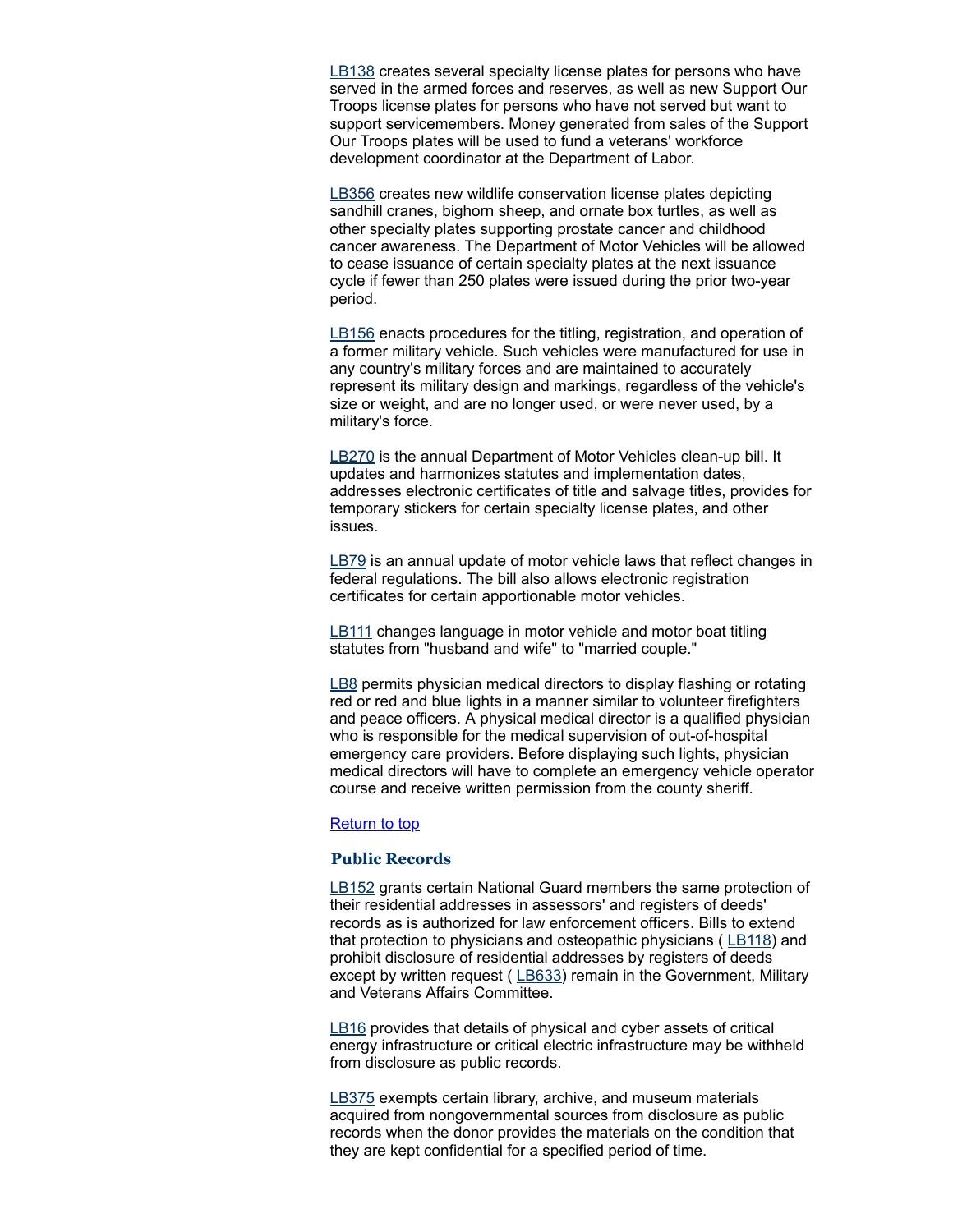### [Return](#page-0-1) to top

#### <span id="page-7-0"></span>**Courts, Corrections, and Crimes**

#### **Courts**

[LB505](https://nebraskalegislature.gov/bills/view_bill.php?DocumentID=37540) requires support order payments made to clerks of the district court to be forwarded to the state disbursement unit by electronic transfer.

[LB309](https://nebraskalegislature.gov/bills/view_bill.php?DocumentID=37358) adds an additional district court judgeship in the Douglas County District Court, effective July 1, 2021. This brings the number of judges in the fourth judicial district to 17.

[LB352](https://nebraskalegislature.gov/bills/view_bill.php?DocumentID=37475) requires prosecutors to undertake measures to maintain searchable records of cases in which statements or trial testimony is provided by jailhouse informants and any benefit offered or provided in connection with the statement or testimony. Prosecutors would be required to disclose the information to the defense if they intended to use it at a defendant's trial.

[LB354](https://nebraskalegislature.gov/bills/view_bill.php?DocumentID=37297) provides for the automatic sealing of juvenile court records if no charges are filed or charges are dismissed, or if the juvenile has successfully completed diversion, probation, mediation, or other required treatment or rehabilitation.

[LB595](https://nebraskalegislature.gov/bills/view_bill.php?DocumentID=37324) add restorative justice programs to the Dispute Resolution Act. Restorative justice programs provide for conferences, mediation, panels and other interactions that provide an opportunity for persons causing harm to accept responsibility and for victims to describe the impact of the harm.

[LB179](https://nebraskalegislature.gov/bills/view_bill.php?DocumentID=36943) authorizes the appeal of certain motions on sovereign immunity as final orders in response to a Nebraska Supreme Court opinion.

[LB532](https://nebraskalegislature.gov/bills/view_bill.php?DocumentID=37413) harmonizes application procedures for harassment, sexual assault, and domestic abuse protection orders. In response to a Nebraska Supreme Court case, the bill clarifies that notice of a petition for a protection order constitutes notice that any type of protection order might be issued, regardless of the type initially petitioned for.

# **Law Enforcement/Corrections**

[LB390](https://nebraskalegislature.gov/bills/view_bill.php?DocumentID=37389) requires agreements between schools and law enforcement or security agencies with officers serving as school resources officers (SROs). The agreements must require at least 20 hours of annual training for officers and school administrators and retaining records of student referrals for prosecution.

[LB154](https://nebraskalegislature.gov/bills/view_bill.php?DocumentID=37356) requires the Nebraska State Patrol to conduct a study to determine how to increase state criminal justice protective and investigative resources for reporting and identifying missing Native American women and children in Nebraska. The examination will include work with local law enforcement partners and will culminate in a report to the Executive Board of the Legislature by June 1, 2020.

[LB726](https://nebraskalegislature.gov/bills/view_bill.php?DocumentID=37900) requires the Division of Medicaid and Long-Term Care of the Department of Health and Human Services to develop a protocol to assist persons who are eligible for medical parole to apply for and receive Medicaid benefits.

[LB200](https://nebraskalegislature.gov/bills/view_bill.php?DocumentID=37520) clarifies licensure requirements for facilities used to house persons under civil protective custody. Recent interpretations of the law could prevent alcoholism centers that use locked rooms from being licensed to care for persons under civil protective custody commitments.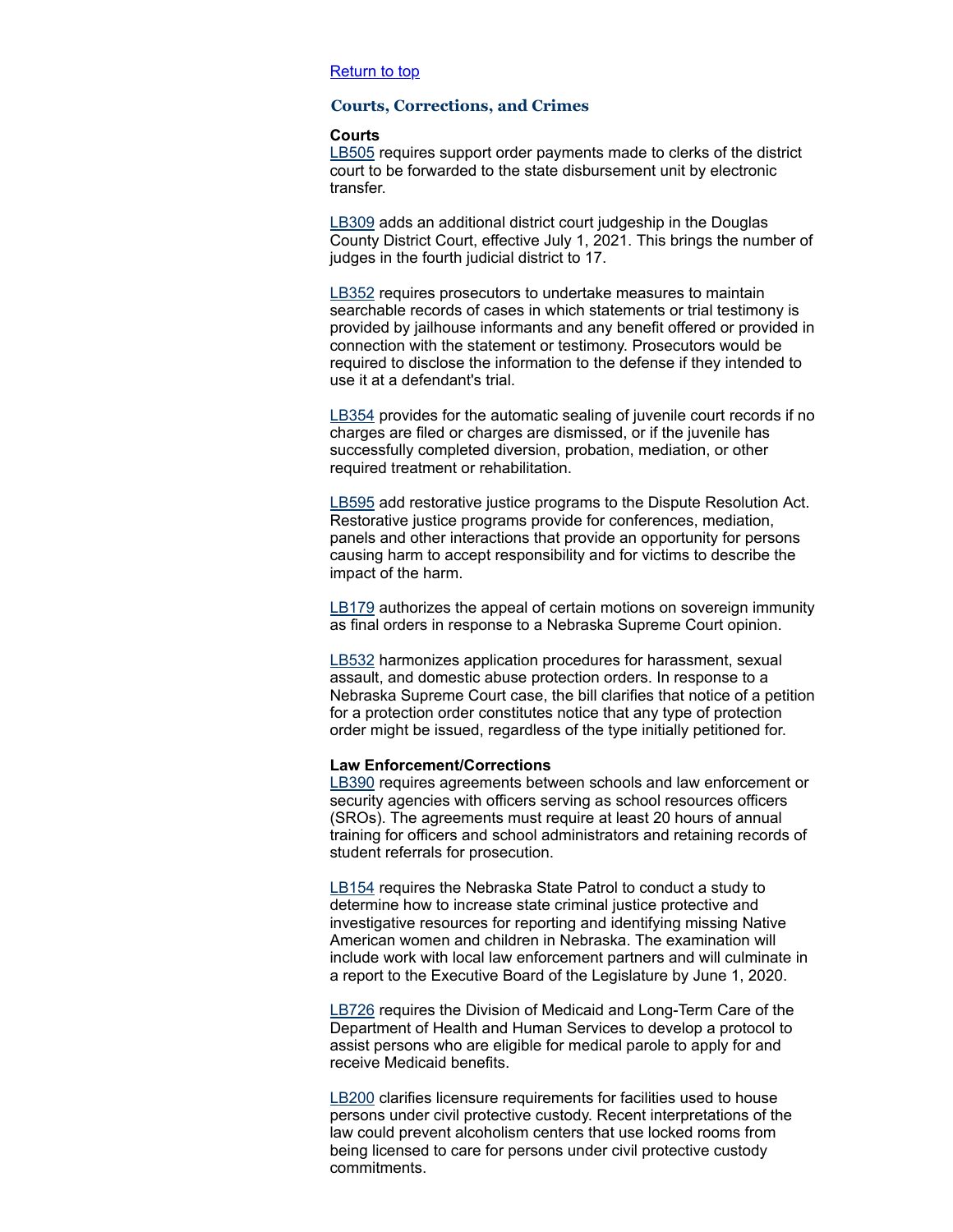[LB686](https://nebraskalegislature.gov/bills/view_bill.php?DocumentID=37725) was introduced to address prison overcrowding and was amended to become the Judiciary Committee's omnibus bill. It contains provisions to create an offense for intentionally providing an inmate of a correctional facility with a cell phone ( $LE233$ ), allows judges to commit defendants who are incompetent to stand trial to a facility that is not owned by the state ( $L$ B240), and allows courts to enter deferred judgments that can be discharged after successful completion of probation ([LB691\)](https://nebraskalegislature.gov/bills/view_bill.php?DocumentID=37872). Other provisions prohibit placing members of vulnerable populations in restrictive housing ([LB739](https://nebraskalegislature.gov/bills/view_bill.php?DocumentID=37641)) and remove a requirement for post-release supervision for certain felonies  $(LB90).$  $(LB90).$  $(LB90).$ 

[LB690](https://nebraskalegislature.gov/bills/view_bill.php?DocumentID=37876) creates the Healthy Pregnancies for Incarcerated Women Act. It prohibits detention facilities from using restraints such as flex cuffs, handcuffs, and belly chains during labor, delivery, or postpartum recovery. Restraints can be used in extraordinary circumstance if the facility administrator makes a determination that there is a substantial flight risk or other extraordinary medical or security need.

# **Crimes**

[LB149](https://nebraskalegislature.gov/bills/view_bill.php?DocumentID=36920) increases the legal age for purchasing and possessing vaping equipment from 18 to 19, effective January 1, 2020.

[LB217](https://nebraskalegislature.gov/bills/view_bill.php?DocumentID=37096) makes it illegal for an employer to discriminate against an employee who has inquired about, discussed, or disclosed information regarding employee wages, benefits, or other compensation.

[LB514](https://nebraskalegislature.gov/bills/view_bill.php?DocumentID=37794) adds obtaining credit for paying child or spousal support to the list of offenses included in issuing a bad check.

[LB519](https://nebraskalegislature.gov/bills/view_bill.php?DocumentID=37473) eliminates the statute of limitations on human trafficking of minors and extends the statute of limitations from three to seven years for adults. It adds definitions to the offense of sexual abuse of an inmate or parolee.

[LB7](https://nebraskalegislature.gov/bills/view_bill.php?DocumentID=36797) adopts the Counterfeit Airbag Prevention Act. The Act creates a series of criminal penalties for knowingly and intentionally manufacturing or selling counterfeit air bags that result in bodily injuries or death.

[LB125](https://nebraskalegislature.gov/bills/view_bill.php?DocumentID=37548) includes victims of theft of \$5,000 or more by an intimate partner within the list of victims with whom county attorneys must make a good faith effort to consult regarding the content and reasons for plea agreements.

[LB141](https://nebraskalegislature.gov/bills/view_bill.php?DocumentID=37477) adds suffocation to the existing offense of strangulation and provides for enhanced penalties for the suffocation or strangulation of a pregnant woman.

[LB630](https://nebraskalegislature.gov/bills/view_bill.php?DocumentID=37906) creates the offense of "revenge porn", distributing a private image of another person's intimate areas or a person engaged in sexually explicit conduct without their consent. The bill provides an affirmative defense for juveniles who possess images knowingly and voluntarily provided by another juvenile. **[LB680](https://nebraskalegislature.gov/bills/view_bill.php?DocumentID=37906)** creates the Uniform Civil Remedies for Unauthorized Disclosure of Intimate Images Act. The bill provides civil remedies for revenge porn.

# **Civil Actions**

[LB693,](https://nebraskalegislature.gov/bills/view_bill.php?DocumentID=37679) the Neighbor Spoofing Protection Act, prohibits knowingly transmitting misleading or inaccurate caller identification information with an intent to defraud, cause harm, or wrongfully obtain anything of value. The Public Service Commission can impose an administrative penalty of up to \$2,000 for violations.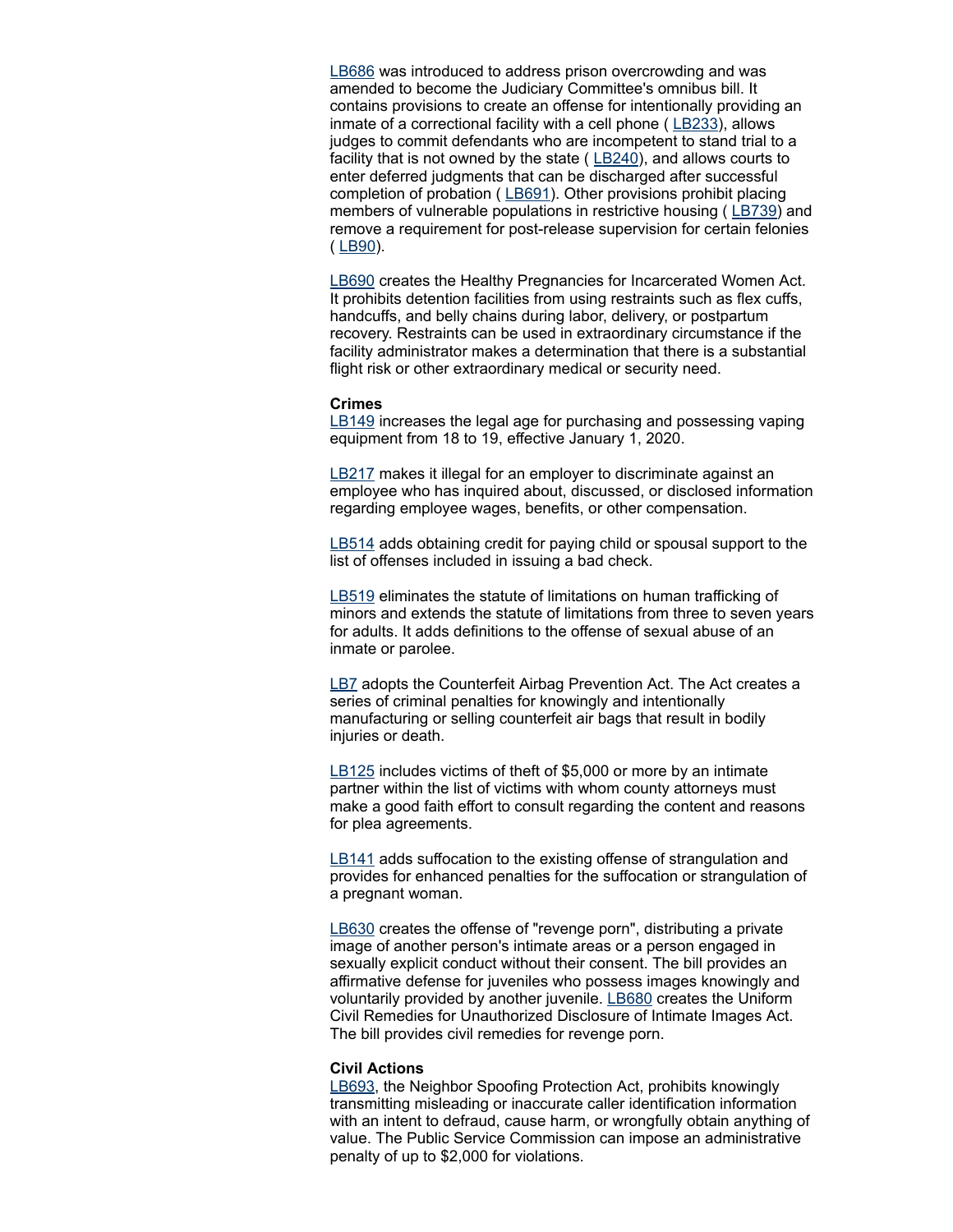[LB227](https://nebraskalegislature.gov/bills/view_bill.php?DocumentID=37299) limits filing nuisance claims under the Nebraska Right to Farm Act to two years after the condition which is the subject matter of the suit reaches the level of offense sufficient to sustain a claim of nuisance.

[LB698](https://nebraskalegislature.gov/bills/view_bill.php?DocumentID=37672) requires the contents of commercial motor vehicles and trailers to be properly distributed and adequately secured to prevent cargo from falling out of the vehicle. Violations are an infraction and can be subject to civil penalties.

# [Return](#page-0-1) to top

# <span id="page-9-0"></span>**Retirement**

[LB34](https://nebraskalegislature.gov/bills/view_bill.php?DocumentID=37117) eliminates disbursements of up to \$25,000 of their account to county and state retirement plan participants during the pendency of a grievance. Such distributions are out of compliance with IRS regulations. LB34 also contains provisions from three other bills. Language from [LB35](https://nebraskalegislature.gov/bills/view_bill.php?DocumentID=37563) clarifies that a permanent county employee must be at least 18 years of age to participate in the county retirement plan. [LB36](https://nebraskalegislature.gov/bills/view_bill.php?DocumentID=37553) makes changes to the school retirement plan. [LB565](https://nebraskalegislature.gov/bills/view_bill.php?DocumentID=37792) identifies the current spouse of a retirement plan member as the beneficiary if the member dies without designating a beneficiary.

**[LB32](https://nebraskalegislature.gov/bills/view_bill.php?DocumentID=37048)** modernizes and revises investment options for the County and State Retirement Plans.

[LB33](https://nebraskalegislature.gov/bills/view_bill.php?DocumentID=37552) changes administrative provisions for the Public Employees Retirement Board, including increasing per diem payments from \$50 to \$75.

### [Return](#page-0-1) to top

#### <span id="page-9-1"></span>**Filings**

[LB186](https://nebraskalegislature.gov/bills/view_bill.php?DocumentID=37175) creates the Online Public Notary Act. It allows registered online notaries to use technology to accept notarizations for acknowledgments, jurats, verifications or proofs, and oaths or affirmations. The Secretary of State will adopt and promulgate rules and regulations to create standards and ensure the integrity, security, and authenticity of online notarial acts. The bill requires the register of deeds or county clerk in each county to provide one or more electronic recording services for purposes of accepting electronically submitted real estate documents for recording by July 1, 2020.

[LB42](https://nebraskalegislature.gov/bills/view_bill.php?DocumentID=37368) requires the administrative body of a condominium association to annually file a statement with the register of deeds listing the name of the body and the names and addresses of the officers of the body. The filing must be made on or before December 31. The filing is intended to provide information about where legal notices and other important information should be sent.

#### [Return](#page-0-1) to top

#### <span id="page-9-2"></span>**Tax Increment Financing**

[LR14CA](https://nebraskalegislature.gov/bills/view_bill.php?DocumentID=36832) is a proposed constitutional amendment that would extend the duration of tax increment financing (TIF) projects by five years in extremely blighted areas. Existing provisions limit the amount of time community redevelopment projects have to pay off their bonds to 15 years. LR14CA would allow cities and villages to pledge taxes for up to 20 years if more than half of the property in the project area is designated as extremely blighted due to a high rate of unemployment and high poverty.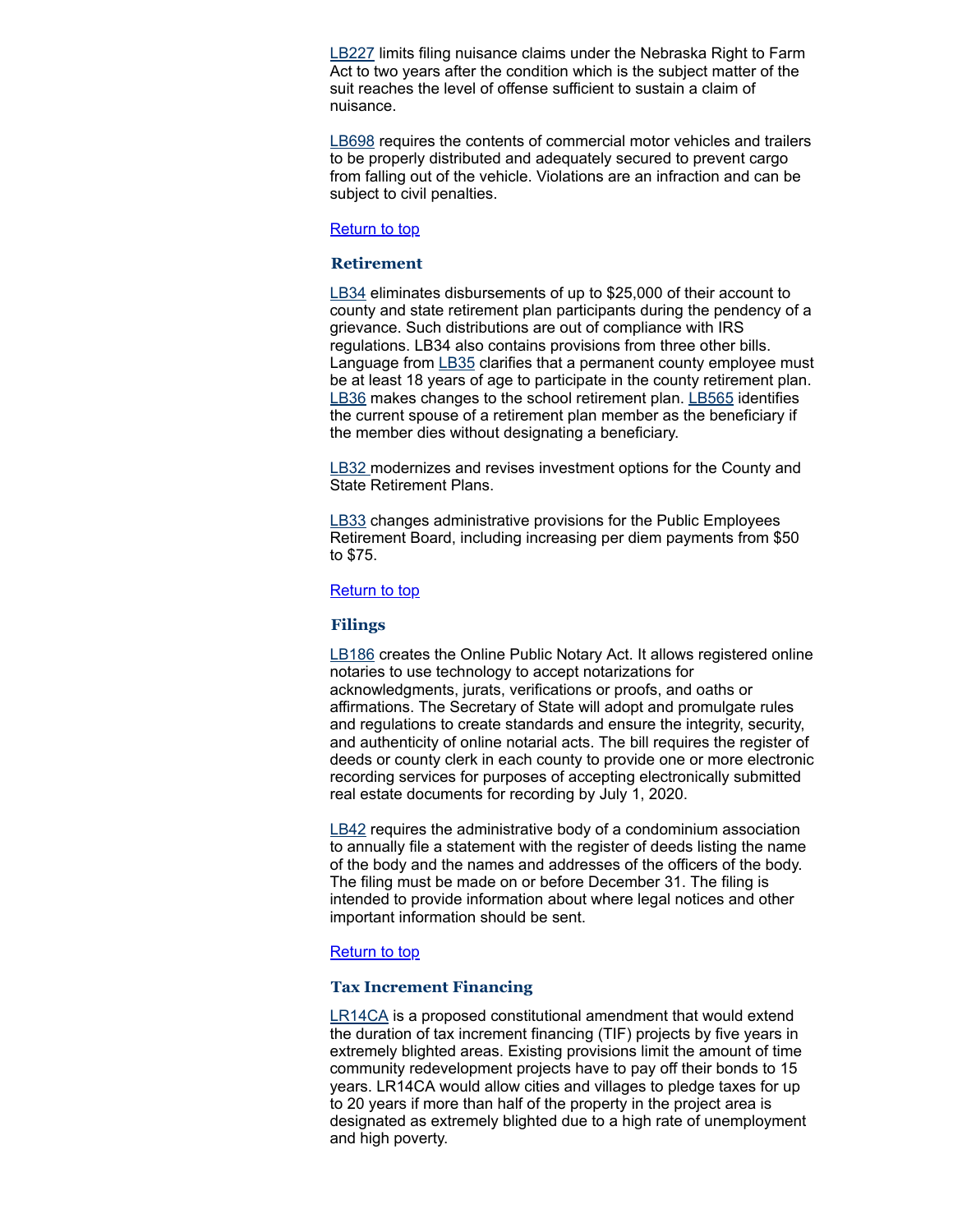[LB86](https://nebraskalegislature.gov/bills/view_bill.php?DocumentID=37408) sets out procedures for cities to declare an area extremely blighted for purposes of workforce housing development. Projects in extremely blighted areas would be given priority by the Department of Economic Development when grants and loans are made from the Affordable Housing Trust Fund.

[LB87](https://nebraskalegislature.gov/bills/view_bill.php?DocumentID=37409) gives priority to federally-designated opportunity zones when funds are distributed through the Affordable Housing Trust and other funds.

# [Return](#page-0-1) to top

# <span id="page-10-0"></span>**Planning, Zoning, and Codes**

**[LB96](https://nebraskalegislature.gov/bills/view_bill.php?DocumentID=36838)** makes the state building code the default code for any county or city that does not otherwise enact a code within two years after an update to the state building code. The code does not apply to construction on a farm or for farm purposes.

[LB405](https://nebraskalegislature.gov/bills/view_bill.php?DocumentID=37416) updates statutory references to the International Building Code and International Residential Code that are used by the state, counties and cities. After the bill takes effect on July 1, 2020, counties, cities, and villages will have to notify the State Energy Office within 30 days if they amend the local building code in a way that deletes portions of the state code.

[LB348](https://nebraskalegislature.gov/bills/view_bill.php?DocumentID=37575) updates the state building code to reflect the latest version of the international codes.

[LB155](https://nebraskalegislature.gov/bills/view_bill.php?DocumentID=37251) states the intent of the state of Nebraska to protect its land, natural resources, and cultural resources for economic and aesthetic purposes by regulation of energy generation projects. It creates a rebuttable presumption that the exercise of eminent domain to provide needed transmission lines and related facilities for a privately developed renewable energy generation facility is a public use.

#### [Return](#page-0-1) to top

#### <span id="page-10-1"></span>**Veterans and Military**

[LB12](https://nebraskalegislature.gov/bills/view_bill.php?DocumentID=36877) exempts active duty service members and their spouses from paying fees for real estate broker or salesperson licenses when they are assigned to a permanent duty station in Nebraska if the applicant is already licensed in another jurisdiction or was licensed in Nebraska within the past three years.

[LB112](https://nebraskalegislature.gov/bills/view_bill.php?DocumentID=36801) waives fees for initial credentials under the Uniform Credentialing Act for military families, low-income individuals, and young workers. The actual cost of fingerprints and criminal background checks would not be waived.

**[LB6](https://nebraskalegislature.gov/bills/view_bill.php?DocumentID=37136)** changes residency requirements for in-state tuition for spouses and dependents of active duty military personnel. Such students are deemed to have established residency if the service member was assigned to a permanent duty station in Nebraska at the time the student was accepted for admission at a state postsecondary educational institution and the student has continually remained enrolled since the time of acceptance.

[LB122](https://nebraskalegislature.gov/bills/view_bill.php?DocumentID=37351) provides that military service members and veterans who are receiving vocational rehabilitation for service-connected disabilities, their spouses, and their dependents are eligible for resident tuition rates at public colleges. The bill took effect when signed on March 4, 2019.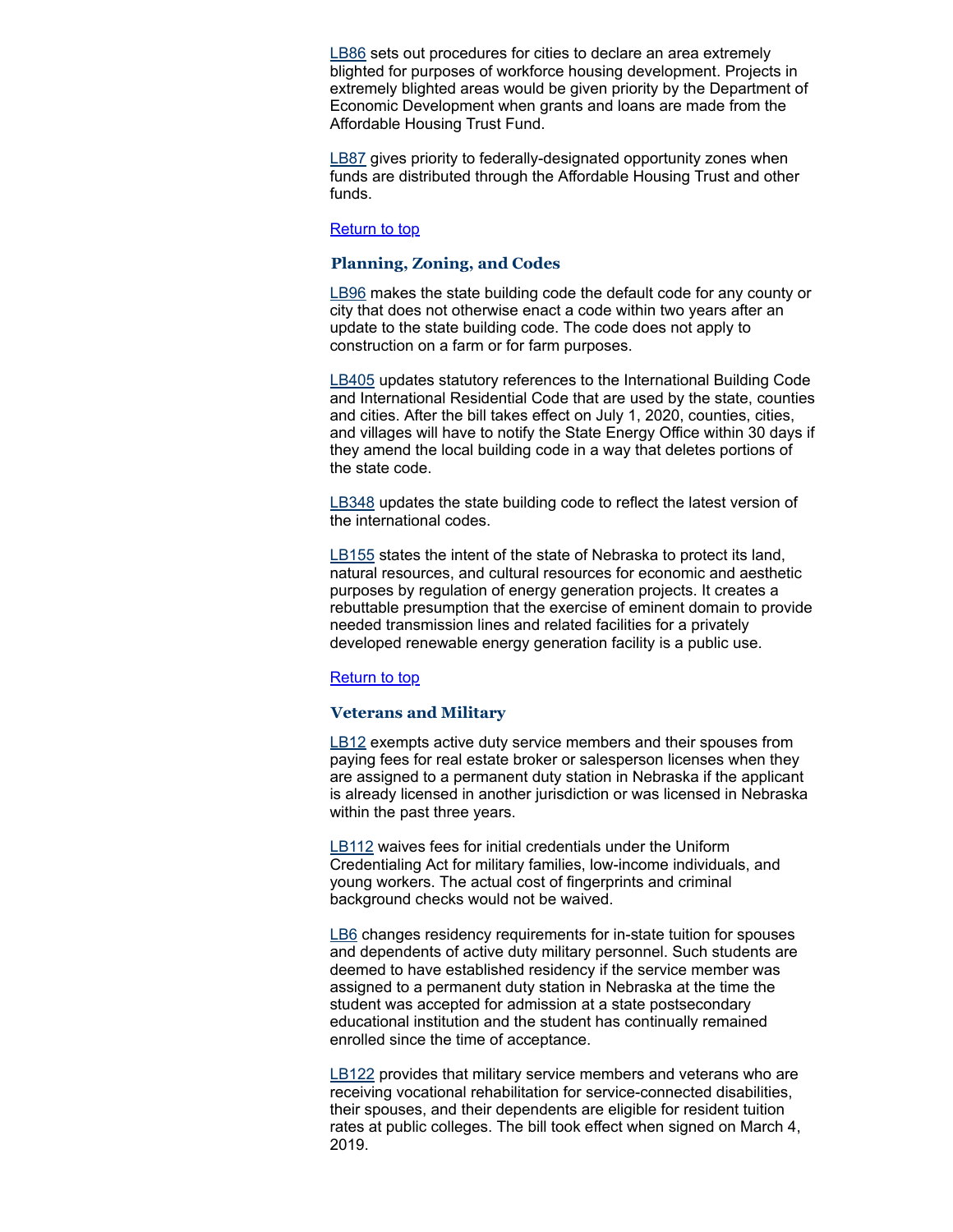**[LB486](https://nebraskalegislature.gov/bills/view_bill.php?DocumentID=37406)** creates the Veterans and Active Duty Supportive Postsecondary Institution Act. Schools meeting specified criteria could request the designation.

[LB115](https://nebraskalegislature.gov/bills/view_bill.php?DocumentID=37135) allows children of military families to enroll in a school district if the parent presents evidence of military orders that the family will be stationed in Nebraska during the current or following school year.

#### [Return](#page-0-1) to top

#### <span id="page-11-0"></span>**State Budget**

The state's \$9.3 billion biennial [budget](https://nebraskalegislature.gov/pdf/reports/fiscal/2019summary.pdf) package is found in [LB293](https://nebraskalegislature.gov/bills/view_bill.php?DocumentID=37438) through [LB300](https://nebraskalegislature.gov/bills/view_bill.php?DocumentID=37436). It contains a \$275 million appropriation to the Property Tax Credit Cash Fund and \$135 million in school aid to help provide property tax relief. Four million dollars in one-time funding is provided to replace aging election accessibility equipment before the 2020 election cycle. The budget addresses prison overcrowding by providing funding for specialty courts and more maximum security beds. Other provisions allow County Justice Reinvestment Grant Funds to be used to supplement existing programs, services, and approaches to reduce jail populations and costs.The budget also appropriates \$11 million over the biennium for the Governor's Emergency Program to assist the state and its political subdivisions in responding to and recovering from natural and man-made disasters.

#### **[Return](#page-0-1) to top**

# <span id="page-11-1"></span>**Other Issues**

[LB81](https://nebraskalegislature.gov/bills/view_bill.php?DocumentID=37106) expands the Rules of the Road relating to trains to on-track equipment. It adds two requirements for drivers to stop - when there is a stop sign present and if there is a passive warning device and a train or on-track equipment is in hazardous proximity to the crossing.

[LB284](https://nebraskalegislature.gov/bills/view_bill.php?DocumentID=37348) requires internet retailers without a physical presence in Nebraska to collect state sales taxes. Retailers are deemed to be conducting business in the state if the amount of total retail sales exceeded \$100,000 and there were 200 or more separate transactions in the previous or current calendar year. The bill took effect on April 1, 2019.

[LB315](https://nebraskalegislature.gov/bills/view_bill.php?DocumentID=37265) updates inheritance tax proceeds to clarify that life insurance proceeds paid to an inter vivos or testamentary trust are not subject to inheritance tax. This codifies the current practice.

[LB320](https://nebraskalegislature.gov/bills/view_bill.php?DocumentID=37090) revises the Pesticide Act to reflect updated federal requirements that establish standards for state certification programs.

[LB564](https://nebraskalegislature.gov/bills/view_bill.php?DocumentID=37866) revises eligibility for grants under the Civic and Community Center Financing Act to include facilities jointly owned by municipalities and counties or other political subdivisions, provided that the municipal ownership is at least 50 percent.

**[LB570](https://nebraskalegislature.gov/bills/view_bill.php?DocumentID=37197)** requires the Department of Health and Human Services, in collaboration with several other agencies, to develop a plan to provide services to qualified individuals with disabilities in integrated community-based settings.

[LB638](https://nebraskalegislature.gov/bills/view_bill.php?DocumentID=37423) changes the guidelines for automatic transfers from the state's General Fund to the Cash Reserve Fund when tax collections exceed the certified forecast.

[LB641](https://nebraskalegislature.gov/bills/view_bill.php?DocumentID=37870) allocates money from the Health Care Cash Fund to operate the 211 Information and Referral Network for two years. 211 is a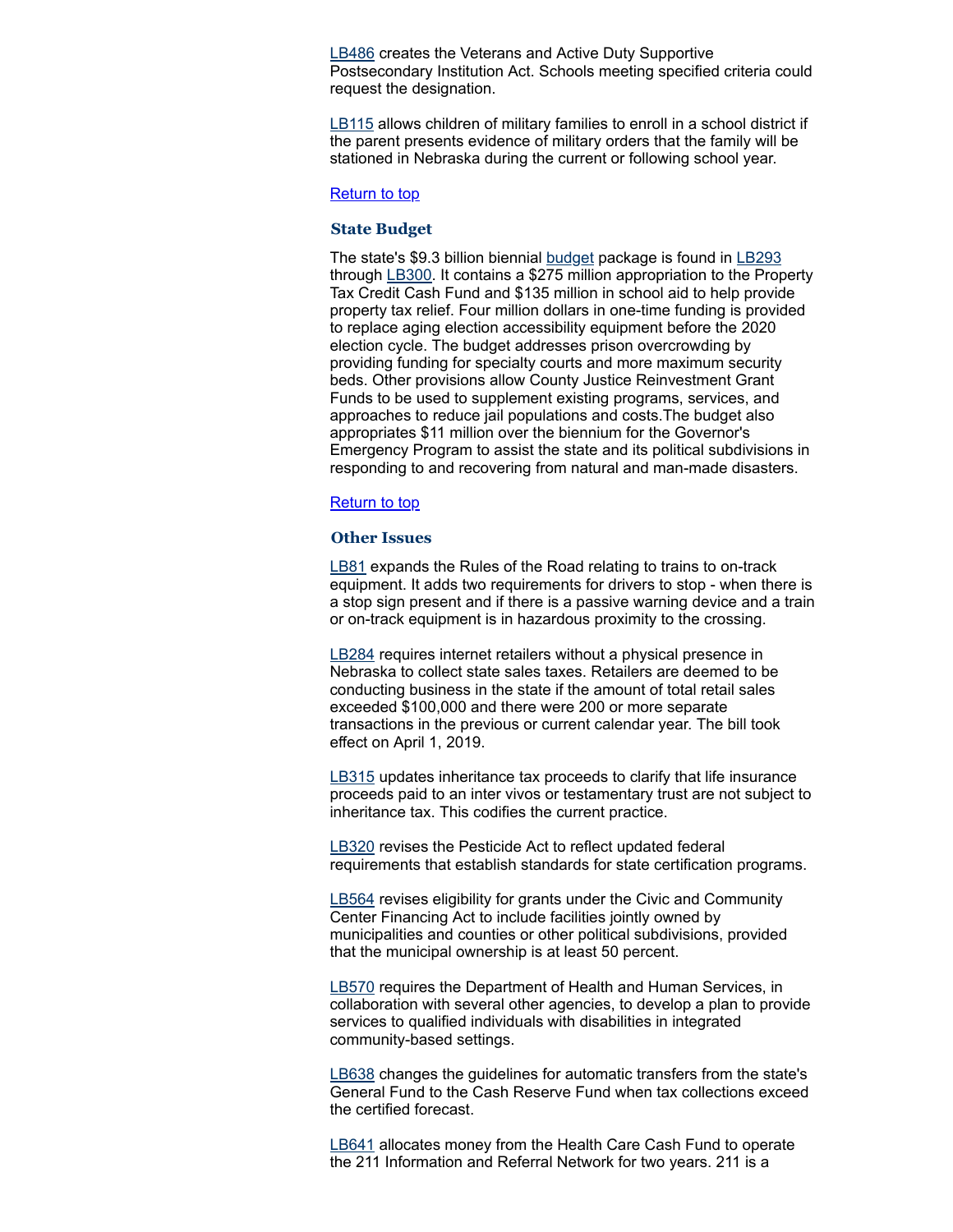community resources hotline that is currently operated by the United Way of the Midlands.

[LB657](https://nebraskalegislature.gov/bills/view_bill.php?DocumentID=37622) enacts the Nebraska Hemp Farming Act to allow Nebraska farmers to grow hemp as a commercial crop. The Department of Agriculture will seek federal approval for a state plan to regulate the cultivation, handling and processing of hemp. Among other requirements, growers would have to be licensed and fields identified by maps and GPS coordinates.

**[LR1CA](https://nebraskalegislature.gov/bills/view_bill.php?DocumentID=37374)** is a proposed constitutional amendment that would remove references to slavery or involuntary servitude as a punishment for a crime from the Nebraska Constitution. The question will appear before voters on the November 2020 ballot.

# [Return](#page-0-1) to top

# <span id="page-12-0"></span>**Interim Studies**

What follows is a partial listing of interim study resolutions that were introduced for examination during the summer and fall months. This listing represents only those studies determined to be of significant interest and importance to county government. Public hearings have been scheduled on some resolutions. Other public [hearings](https://nebraskalegislature.gov/calendar/hearings_range.php) dates will be posted on the Legislature's website as they are scheduled. A complete list of the studies is available [here.](https://nebraskalegislature.gov/session/interim.php)

# **Agriculture Committee**

[LR220](https://nebraskalegislature.gov/bills/view_bill.php?DocumentID=40377) (Halloran) Interim study to review provisions governing carcass disposal requirements and options

#### **Appropriations Committee**

[LR116](https://nebraskalegislature.gov/bills/view_bill.php?DocumentID=39868) (Cavanaugh) Interim study to examine the long-term fiscal sustainability of the Nebraska Health Care Cash Fund. Hearing on Sept. 20 at 9:00 a.m. in State Capitol Room 1003

[LR184](https://nebraskalegislature.gov/bills/view_bill.php?DocumentID=40300) (Quick) Interim study to examine how to provide a sustainable and adequate stream of state funds to local public health departments to ensure they are able to meet their core responsibilities. Hearing on Sept. 20 at 9:00 a.m. in State Capitol Room 1003

#### **Banking, Commerce and Insurance Committee**

**[LR57](https://nebraskalegislature.gov/bills/view_bill.php?DocumentID=38862)** (Williams) Interim study to determine whether the Real Property Appraiser Act should be updated

#### **Business and Labor Committee**

[LR128](https://nebraskalegislature.gov/bills/view_bill.php?DocumentID=39879) (Hansen, M.) Interim study to review the Nebraska Wage Payment and Collection Act and the Wage and Hour Act

#### **Executive Board**

[LR159](https://nebraskalegislature.gov/bills/view_bill.php?DocumentID=40274) (Crawford) Interim study to examine the rules of the Legislature regarding information required to be included in records of the committees of the Legislature

[LR199](https://nebraskalegislature.gov/bills/view_bill.php?DocumentID=40472) (DeBoer) Interim study to examine Nebraska's redistricting process

[LR223](https://nebraskalegislature.gov/bills/view_bill.php?DocumentID=40437) (Cavanaugh) Interim study to appoint a special committee to carry out a comprehensive study of incarceration and mental health services in Nebraska

[LR241](https://nebraskalegislature.gov/bills/view_bill.php?DocumentID=40441) (Pansing Brooks) Interim study to create a select committee to develop an environmental action plan for the state, including assessments of vulnerability, risks, economic impacts, and mitigation strategies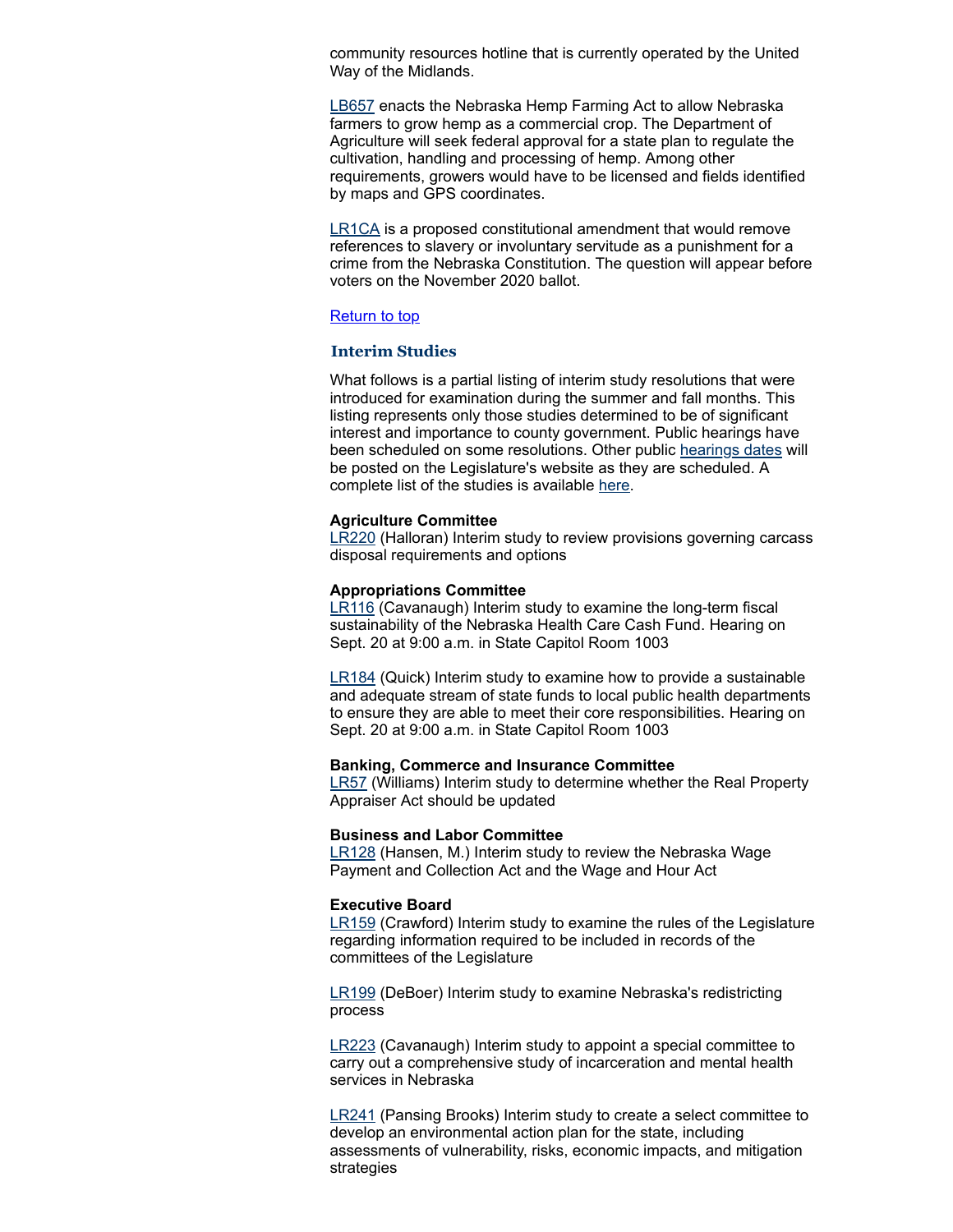# **General Affairs Committee**

**[LR98](https://nebraskalegislature.gov/bills/view_bill.php?DocumentID=39743)** (Lowe) Interim study to examine the special designated license issued by the Nebraska Liquor Control Commission and review potential reforms

[LR117](https://nebraskalegislature.gov/bills/view_bill.php?DocumentID=39870) (Howard) Interim study to examine matters related to cemeteries

# **Government, Military and Veterans Affairs Committee**

[LR143](https://nebraskalegislature.gov/bills/view_bill.php?DocumentID=40270) (Albrecht) Interim study to examine the laws for accounting and financial reporting in political subdivisions to determine a more uniform method of reporting

[LR149](https://nebraskalegislature.gov/bills/view_bill.php?DocumentID=40187) (Wayne) Interim study to examine the burden of unfunded mandates on county budgets

[LR247](https://nebraskalegislature.gov/bills/view_bill.php?DocumentID=40531) (La Grone) Interim study to examine the long-term sustainability of recurring election technology replacement

#### **Health and Human Services Committee**

[LR95](https://nebraskalegislature.gov/bills/view_bill.php?DocumentID=39741) (Slama) Interim study to examine the prevalence and economic costs of methamphetamine use in the state

[LR160](https://nebraskalegislature.gov/bills/view_bill.php?DocumentID=39869) (Howard) Interim study to assess the mental and behavioral health needs of Nebraskans and the current shortages of services and resources

[LR162](https://nebraskalegislature.gov/bills/view_bill.php?DocumentID=40403) (Bostelman) Interim study to examine issues impacting volunteer emergency medical personnel

[LR172](https://nebraskalegislature.gov/bills/view_bill.php?DocumentID=40446) (Williams) Interim study to analyze state and local policy and initiatives to retain and incentivize health care providers and healthrelated businesses in the state to remain and expand in the state

[LR249](https://nebraskalegislature.gov/bills/view_bill.php?DocumentID=40530) (Friesen) Interim study to examine how the state administers federal Older Americans Act funds

# **Judiciary Committee**

[LR124](https://nebraskalegislature.gov/bills/view_bill.php?DocumentID=40052) (Hansen, M.) Interim study to examine the practices for juvenile interrogations by law enforcement and potential improvements to protect the rights of juveniles and the safety of the public

[LR127](https://nebraskalegislature.gov/bills/view_bill.php?DocumentID=40063) (Hunt) Interim study to ensure youth in the foster care system and juvenile justice system understand their rights, to ensure their rights are being upheld, and to explore the need for additional rights

[LR144](https://nebraskalegislature.gov/bills/view_bill.php?DocumentID=40051) (Hansen, M.) Interim study to examine the effectiveness of cash bail and cash bonds for misdemeanors and city and village ordinance violations. Hearing on Sept. 13 at 9:00 a.m. in State Capitol Room 1507

[LR146](https://nebraskalegislature.gov/bills/view_bill.php?DocumentID=40240) (Wayne) Interim study to examine the feasibility of adopting a Prosecutor Transparency Act in Nebraska

[LR148](https://nebraskalegislature.gov/bills/view_bill.php?DocumentID=40188) (La Grone) Interim study to examine issues related to unfunded mandates to county governments for the administration of judicial proceedings

[LR156](https://nebraskalegislature.gov/bills/view_bill.php?DocumentID=40451) (DeBoer) Interim study to examine strategies to prevent suicide by youth involved in the Nebraska juvenile justice system

[LR176](https://nebraskalegislature.gov/bills/view_bill.php?DocumentID=40283) (Cavanaugh)Interim study to examine the metrics used in the juvenile justice system to track outcomes for youth who are under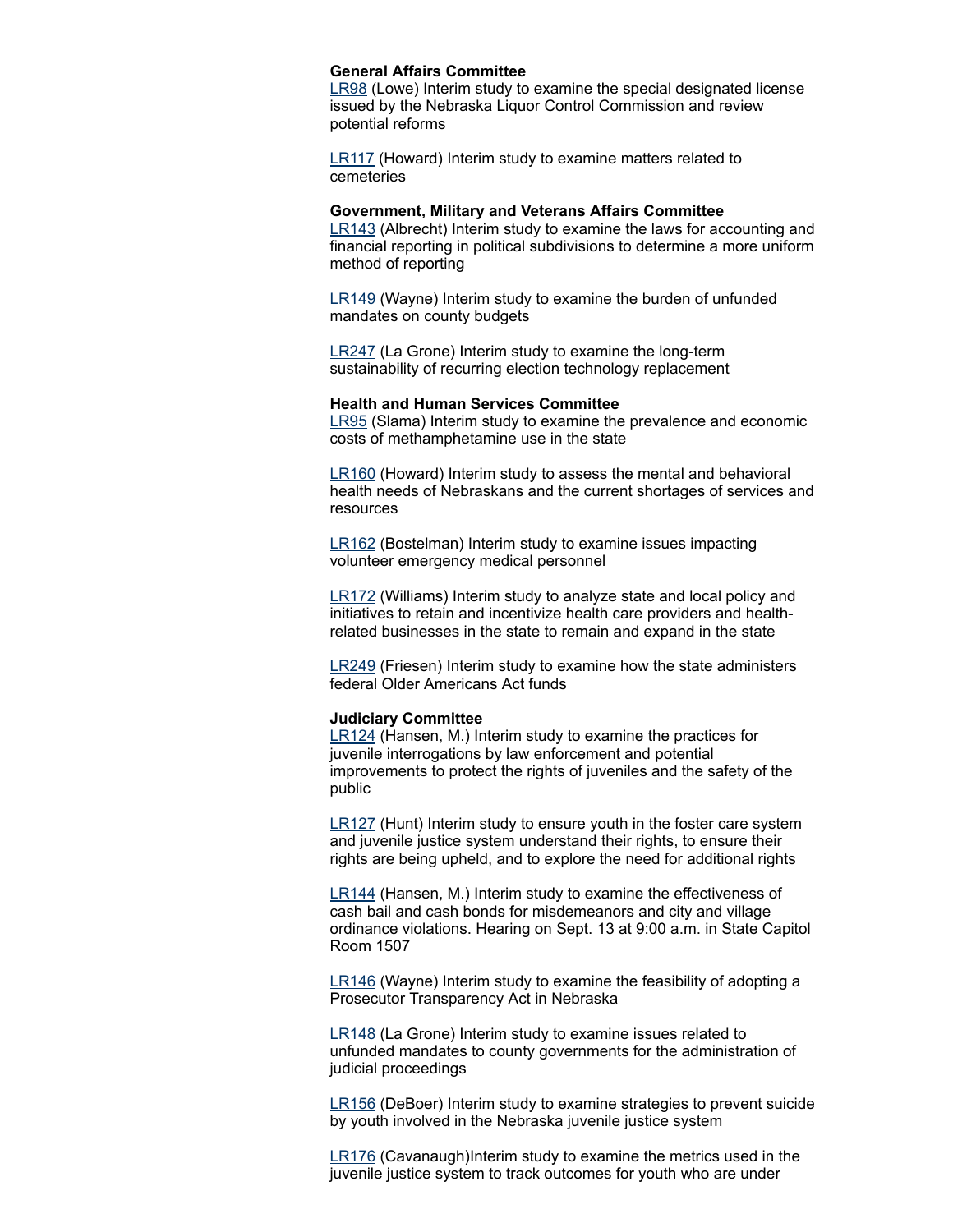system supervision and after contact with the juvenile justice system

[LR183](https://nebraskalegislature.gov/bills/view_bill.php?DocumentID=40486) (Geist) Interim study to examine whether continuity of care and safety for individuals and the public can be enhanced by allowing mental health providers to coordinate with law enforcement

[LR189](https://nebraskalegislature.gov/bills/view_bill.php?DocumentID=40426) (Hansen, M.) Interim study to examine the effectiveness of 24/7 sobriety programs and determine potential standards for statewide implementation

[LR197](https://nebraskalegislature.gov/bills/view_bill.php?DocumentID=40453) (Vargas) Interim study to conduct a comprehensive study of due process for inmates in restrictive housing

[LR201](https://nebraskalegislature.gov/bills/view_bill.php?DocumentID=40410) (Vargas) Interim study to examine the role truancy plays in the school-to-prison pipeline and explore possible alternatives to reduce truancy

[LR204](https://nebraskalegislature.gov/bills/view_bill.php?DocumentID=40138) (Lathrop) Interim study to examine issues under the jurisdiction of the Judiciary Committee. Hearing on Sept. 27 at 9:00 a.m. in State Capitol Room 1507

[LR206](https://nebraskalegislature.gov/bills/view_bill.php?DocumentID=39687) (Lathrop) Interim study to examine options for the elimination of cash bail, appearance bonds, and related provisions, and examine risk assessment tools for pretrial release, post-conviction custody, and supervision status determinations

[LR235](https://nebraskalegislature.gov/bills/view_bill.php?DocumentID=40489) (Lathrop) Interim study to examine the efficacy of testing and monitoring programs to reduce recidivism for driving under the influence and controlled substances offenses

[LR236](https://nebraskalegislature.gov/bills/view_bill.php?DocumentID=40439) (Lathrop) Interim study to examine issues related to juvenile justice

[LR237](https://nebraskalegislature.gov/bills/view_bill.php?DocumentID=40139) (Lathrop) Interim study to examine issues related to Nebraska's correctional system

[LR248](https://nebraskalegislature.gov/bills/view_bill.php?DocumentID=40430) (Wayne) Interim study to analyze and assess the arrangement for chemical testing of items seized pursuant to arrests for controlled substances

[LR253](https://nebraskalegislature.gov/bills/view_bill.php?DocumentID=40428) (Brewer) Interim study to investigate the laws of self-defense and defense of third parties as they apply to the defense of persons victimized by domestic violence and human trafficking

#### **Natural Resources Committee**

[LR138](https://nebraskalegislature.gov/bills/view_bill.php?DocumentID=39950) (McDonnell) Interim study to identify for adoption by the Legislature three to five infrastructure project opportunities in eastern Nebraska to provide flood control, a reliable drinking water supply, power generation, climate change mitigation, and recreation

[LR154](https://nebraskalegislature.gov/bills/view_bill.php?DocumentID=40151) (Groene) Interim study to examine statutes related to augmentation projects in relationship to the Nebraska Cooperative Republican Platte Enhancement interlocal project in Lincoln County

# **Nebraska Retirement Systems Committee**

[LR65](https://nebraskalegislature.gov/bills/view_bill.php?DocumentID=39319) (Kolterman) Interim study to provide for presentation of reports by all political subdivisions with underfunded defined benefit plans

[LR66](https://nebraskalegislature.gov/bills/view_bill.php?DocumentID=39318) (Kolterman) Interim study to examine the public employees' retirement systems administered by the Public Employees Retirement Board

# **Revenue Committee**

[LR232](https://nebraskalegislature.gov/bills/view_bill.php?DocumentID=39318) (McCollister) Interim study to examine the processes and procedures used in the assessment and valuation of real property and